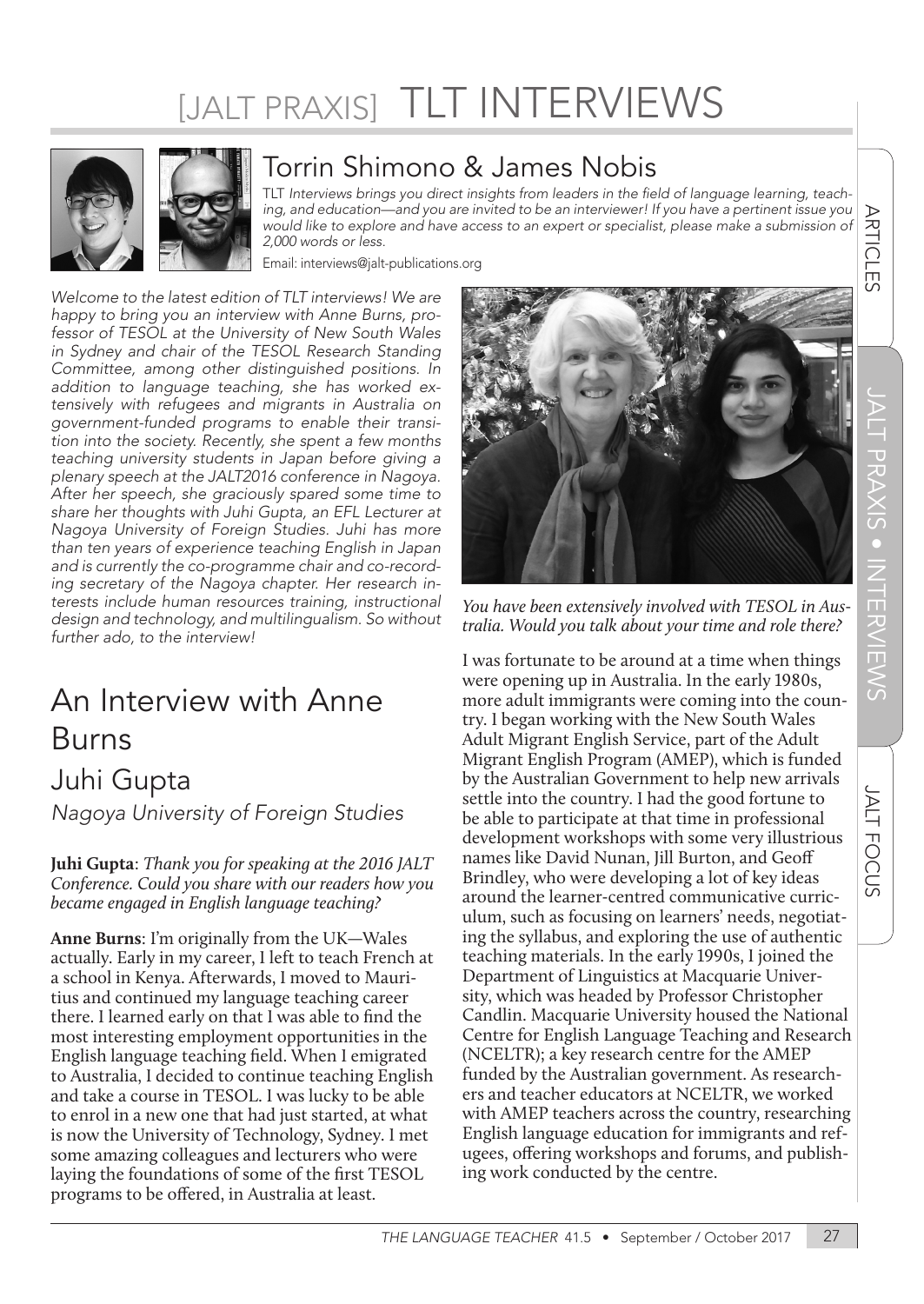#### *The AMEP seems to be a unique program. How did it benefit your development as a researcher and teacher?*

The program was special in many ways. It provided a wide range of courses which could be accessed by immigrants for a whole range of reasons—for example, initial settlement into the country, employment-seeking, future study, citizenship preparation, and general English development for participating in the community. Because we had to work with teachers from across the country, and there was already a strong Australian tradition of adult ESL at AMEP with researchers working in collaboration with teachers, that got me involved in action research. Our work at NCELTR needed to focus on basic and applied academic research, but also on research that would take into account the immediate interests and concerns of AMEP teachers. It was very exciting to bring those two things together and involve teachers directly in our university's research program. I was also able to include what I learned from working directly with teachers who were doing action research into my teaching in the masters and doctoral programs that we developed at Macquarie University.

#### *Action research has been a huge part of your work. During your talk, you gave some very useful advice to teachers. What would you like our readers to know about action research in language teaching?*

Going into the history of action research, a major early influence was Kurt Lewin whose work goes back to the 1940s; he studied group dynamics and looked at how people navigated issues and problems that they needed to address in their daily social environment. He promoted the concept of action being interrelated with research that people themselves can do in order to improve their social situation. He saw this as an approach where people focused on themselves, their colleagues, and their own context in order to create "a better world" for themselves. A lot of different terms like practitioner research, participatory research, or exploratory practice are used to describe the overall process, but they all mean approximately the same thing. People can start with a very general kind of desire to investigate or understand something a bit more closely, or they might have a more specific goal in mind. What you find out as a result of this kind of research can then be used, if we are referring to an educational context, in a school, classroom, or lesson. It's really valuable, too if the research is publicised, disseminated through presentations or publications. It's great when other practitioners can find out about this kind of

practical research as it might relate to their own situations, too or suggest ways they could research their personal teaching issues.

My own view of action research is that we need more of it to democratise the field. A lot of research in education is done by academics who may never go into classrooms or schools. I have spent the last 25 years arguing that we need more research by teachers because teachers are the ones who are in the classroom every day, and they can contribute a lot of local knowledge and construct their own theories about practice which can complement the "grand theories" in the field. In this way, the application of theories of second language acquisition, curriculum development, methodology, and assessment can be tested out through teachers' research. That's why I think action research is important and should be published more. Fortunately, the situation is beginning to change and there are more avenues now to get action research published. Several journals such as *Language Teaching Research*, *TESOL Journal*, *English Australia Journal*, and *Profile*  have been welcoming action research by language teaching practitioners.

#### *Many ESL teachers in Japan, especially at universities, may not receive a lot of encouragement to do action research. Could you say a few words to help our readers get started on their journey?*

Action research begins with an issue, a dilemma, a puzzle, or a hunch related to your teaching situation that you would like to investigate so that you get to understand things better. Sometimes in the literature on action research, references are made to "problems," but actually, I prefer the word "problematize" when we are talking about action research. It's not about a simple "problem-solution" kind of process; it's more about taking a critical and reflective perspective on your practice and using processes of research to expand your knowledge and understanding. Action research is to do with having a curiosity about your work. It can be something that you want to improve or something you want to reaffirm about your teaching. Also, in my experience, if you are able to research something of interest to you collaboratively with your colleagues, that takes things much further. A group of people all interested in the same kinds of teaching or learning issues can look at them collectively, but also can see things from different perspectives—you can engage in dialogue about things that are important to you and this seems to be a very positive way of doing action research for most teachers I've worked with. More and more in the TESOL profession, we want to see teachers who are not just knowledge